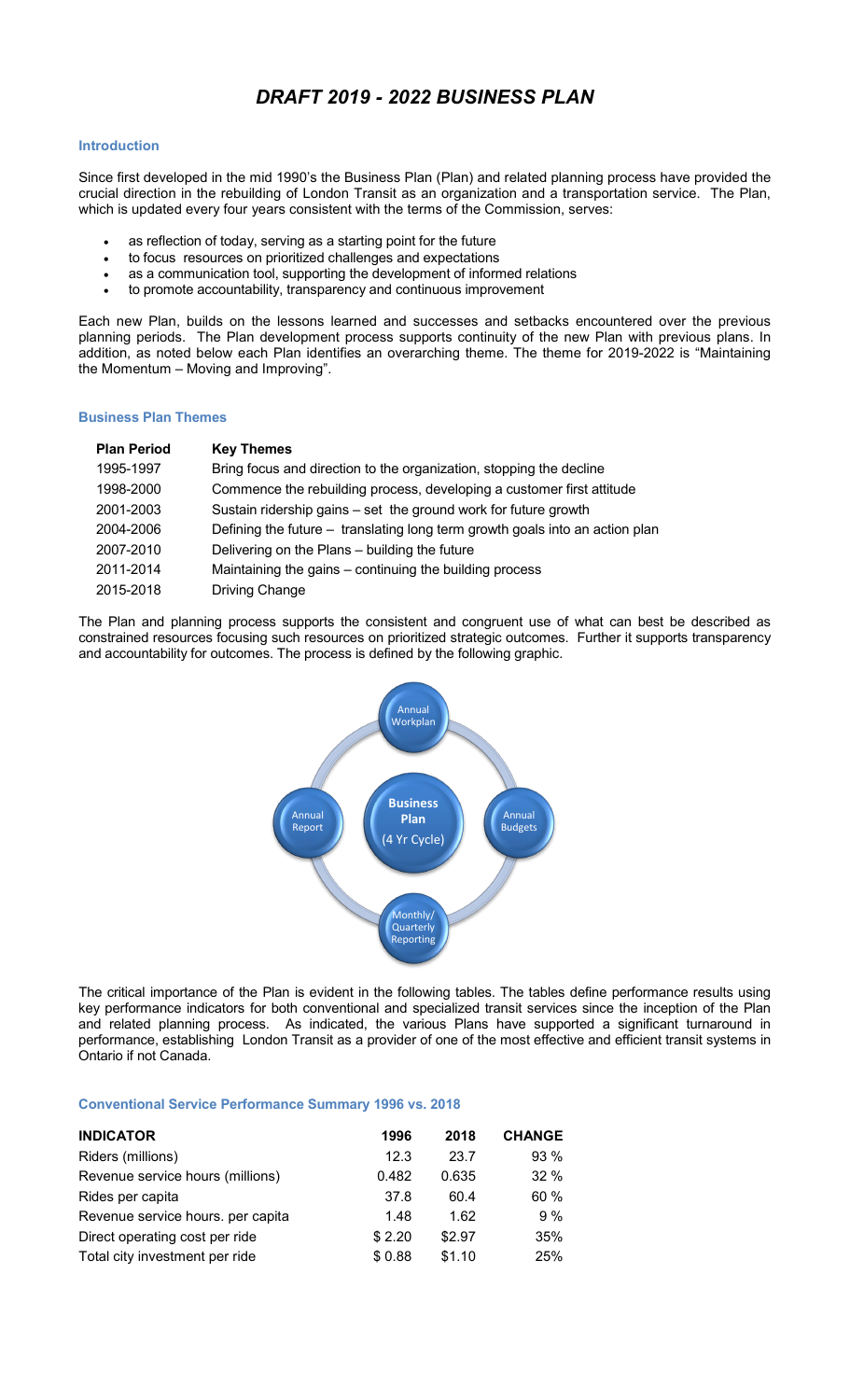#### **Specialized Service Performance Summary 1996 vs. 2018**

| <b>INDICATOR</b>                 | 1996    | 2018    | <b>CHANGE</b> |
|----------------------------------|---------|---------|---------------|
| Riders (millions)                | 0.135   | 0.329   | 144%          |
| Revenue service hours (000's)    | 0.052   | 0.145   | 179%          |
| Rides per capita                 | 0.42    | 0.84    | 99%           |
| Revenue service hours per capita | .0.16   | 0.37    | 131%          |
| Direct operating cost per ride   | \$11.65 | \$25.81 | 122%          |
| Total city investment per ride   | \$9.98  | \$15.82 | 59%           |

## **Vision, Mission and Principles**

The vision statement focuses on what an organization wants to be or hopes to achieve. The statement communicates the purpose or value of the organization. The vision calls for London Transit to be:

#### *The valued and trusted mobility choice for Londoners.*

London Transit's Mission statement is:

## *Moving Londoners – progressively, reliably and affordably.*

The mission statement, which defines the organization's overarching purpose or objective is compatible with the vision statement. The vision and mission statements give direction to five congruent and competing strategic outcomes, namely:

- An integrated, affordable and valued mobility choice
- An engaged, diverse and respectful workplace
- Demonstrated fiscal accountability
- Being open, transparent and understood
- Effective utilization of infrastructure

The strategic outcomes reflect the values or principles of London Transit as organization and a transportation service. These guiding principles are defined as

- *Fiscal Accountability* ensuring efficient and effective use of investment supporting sustainable growth while providing positive social, economic and environmental benefits
- *Valued and Respected Community Partner* working collaboratively on a shared vision, effort and success with all stakeholders
- *Open and Transparent* participating in open and honest communication with all stakeholders in a clear and timely manner
- *Engaged and Diverse Workplace* attracting, developing, supporting and retaining exceptional individuals resulting in a dynamic and diverse workplace
- *Innovative* fostering a culture of continuous improvement through effective use of resources and technology
- *Customer Focused* striving every day to improve the customer experience
- *Reliable Infrastructure* acquiring and effectively maintaining environmentally friendly infrastructure in support of the consistent delivery of a quality service

## **Strategic Outcomes**

As noted, the vision and mission statements give direction to five congruent and competing strategic outcomes, the defining of which follows:

#### **An Integrated, Affordable and Valued Mobility Choice**

The strategy calls for continued development and delivery of accessible public transit services that are integrated with other modes of transportation, dynamic in nature and considered a valued investment to all stakeholders. The strategy calls for:

• on-going development of a safe, integrated and accessible public transit service form (service design, type, routing and service level) ensuring the service meets the needs of a growing, competing and changing market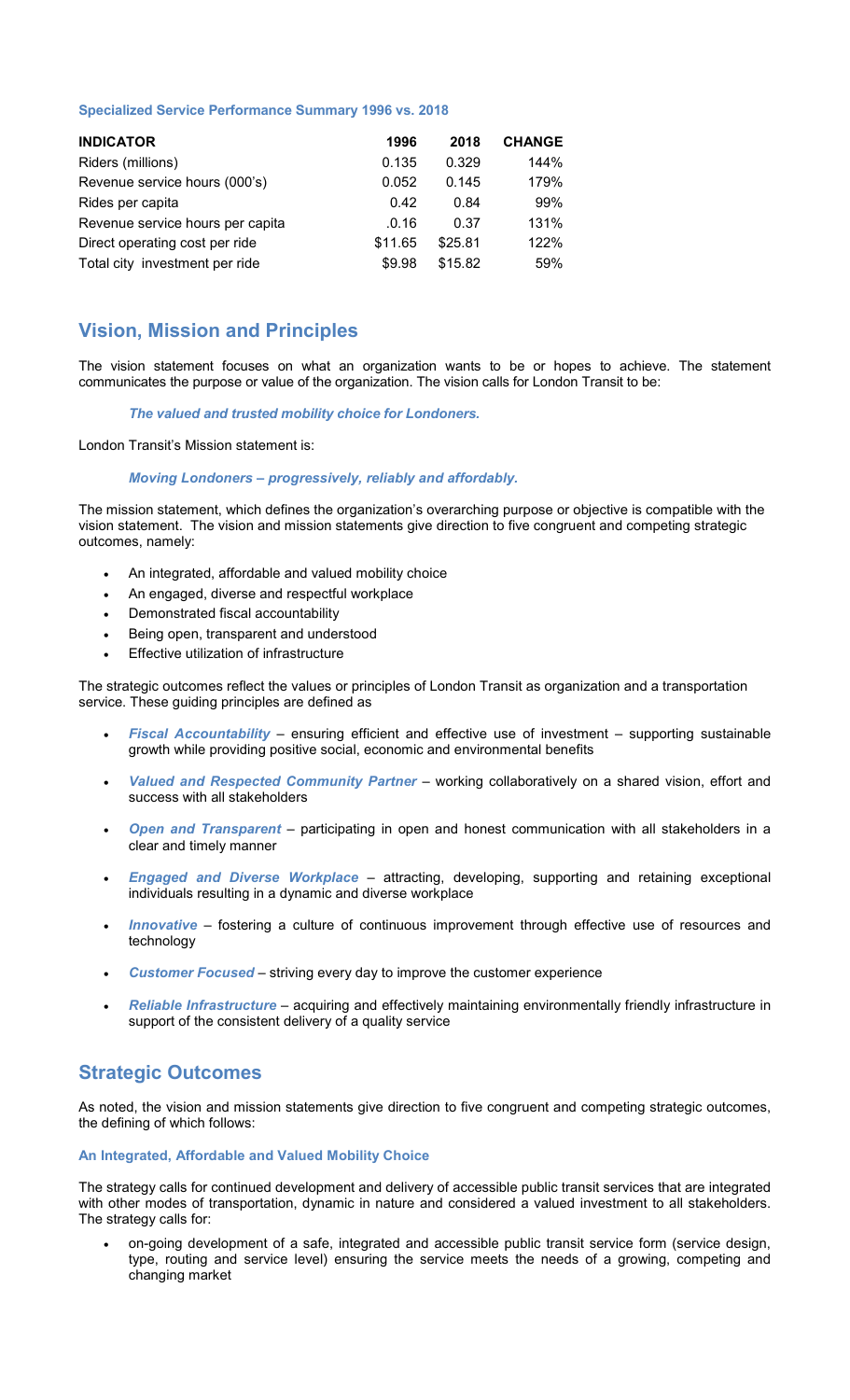- use of proven technology supporting the effective, efficient delivery of transit services
- exploration of alternative service delivery models for identified areas of the city
- continued focus on improving the customer experience
- exploration of initiatives intended to grow transit ridership
- increased marketing initiatives, focused on the benefits LTC provides to Londoners and the community at large
- working collaboratively with the City on policies, programs and plans supporting transit friendly land use, mobility integration and development of transit priority measures
- directed efforts at identifying and implementing programs that provide for integration between the conventional and specialized services.
- ensuring the system is affordably priced providing a valued return for stakeholders

At a high level, progress respecting the strategic outcome will be measured based upon:

- ridership change and total ridership
- service hour change and total service hour investment
- service coverage change (Londoners within travel distance of transit service)
- customer satisfaction rating
- investment share allocation (operating investment)

### **An Engaged, Diverse and Respectful Workplace**

The strategy calls for the development of a results oriented organization attracting, developing and retaining exceptional individuals creating an engaged, diverse, supportive and respectful workplace. This includes:

- developing a culture that is inclusive, supportive, and collaborative, respecting individual dignity and promoting accountability and open communication
- developing a learning organization supporting employees being successful in their roles, that recognizes performance and develops human resource capacity to ensure business continuity
- assessing current hiring practices and job requirements to ensure the continued ability to attract the best candidates
- developing a qualified and diverse workforce, reflective of community demographics
- developing and implementing mechanisms to provide for enhanced engagement with employees
- creating a safe and supportive work environment through the encouragement of employee health and wellness with an increased focus on employee mental health
- effectively using technology to support employees in their roles

A summary assessment or measurement of progress will include:

- training and development hours change and total hours
- employee turnover assessments
- increase in the pools of available candidates for open positions
- employee engagement

#### **Demonstrated Fiscal Accountability**

The strategy calls for prudent fiscal and operational management supporting sustainability, competitive positioning, affordability and valued return on investment. The investment return includes social, economic and environmental returns. This strategy calls for:

- providing a high quality and economically sustainable transportation experience
- ensuring decisions regarding investment (both operating and capital) are evidenced based, and are consistent with the goals and objectives of the organization and service
- establishing a sustainable financial strategy, one that reflects the unique dynamics (characteristics) of each investment source
- fostering an environment of continuous improvement that is , doing the right things at the right time in the most efficient and effective manner
- optimizing investment and utilization of existing and new technologies supporting the effective and efficient delivery and management of the service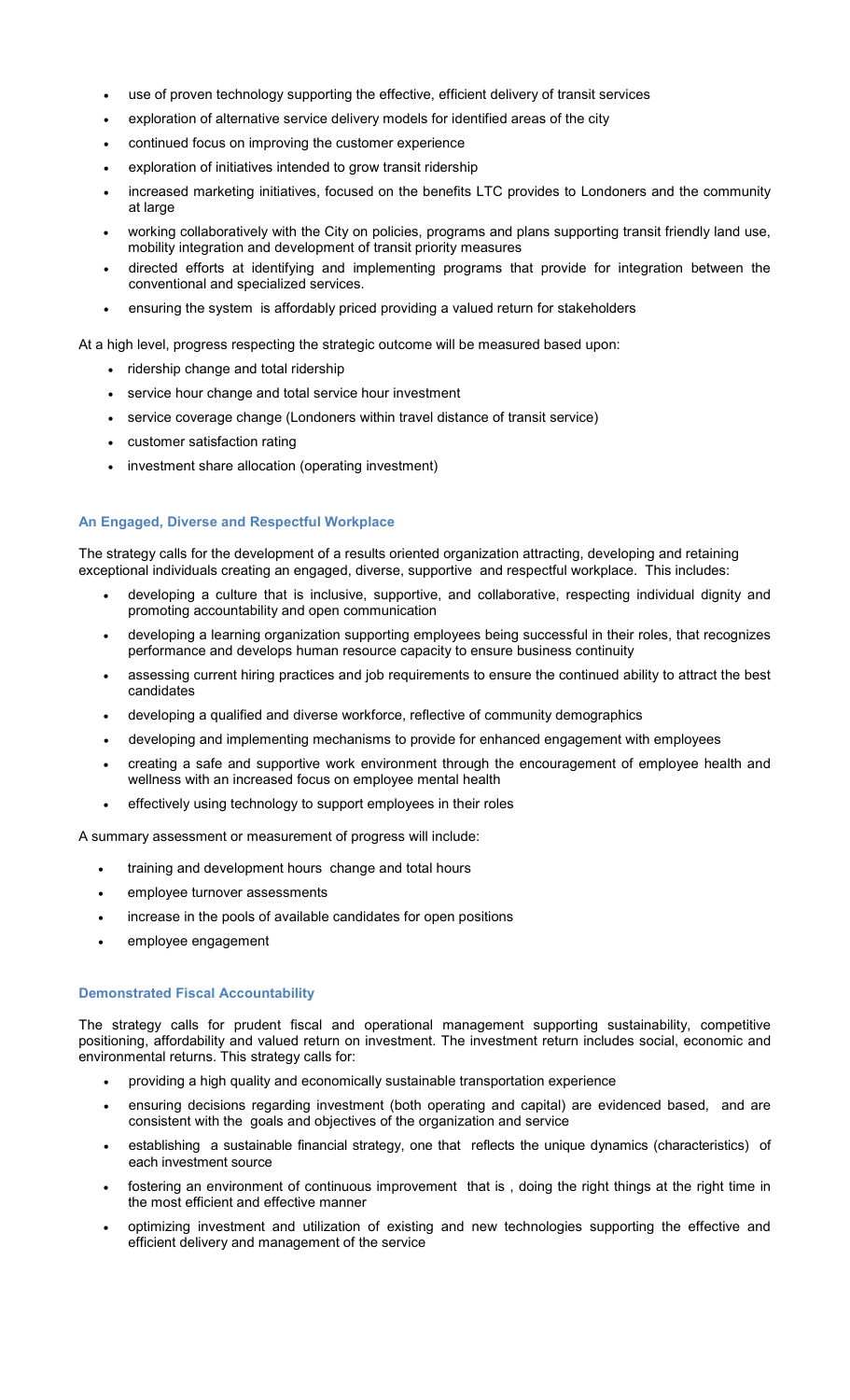Three high level measures will be utilized to assess progress on the strategic outcome, they are

- cost per service hour
- investment share allocation (operating)
- operating investment by function transportation, fleet maintenance, fuel, facility, and administration

## *Being Open, Understood and Transparent*

The strategy calls for all stakeholder communications to be conducted in an open, transparent, timely and inclusive manner supporting common knowledge and understanding. This includes:

- developing informed relationships with all stakeholders both internal and external to LTC
- employing a consistent communication brand supporting clear, concise and timely communication
- investing in and effectively utilizing a variety of communication forms and technology to build and sustain informed relationships
- investigation new ways to interact with transit riders and stakeholders
- developing and implementing mechanisms to provide for enhanced engagement with employees
- building a respectful working relationship with local and national media

At a high level, progress respecting the strategic outcome will be measured based upon:

- number of communication tools employed and effectiveness of each
- frequency of use of the communications tools
- stakeholder satisfaction rating (completed every 2 years)

### *Effective Utilization of Infrastructure*

The strategy calls for the acquisition and maintenance of required infrastructure supporting service reliability, noting infrastructure includes fleet, facility, technology and other fixed assets. This includes:

- linking asset planning and service planning
- maintaining all assets in a state of good repair
- effectively utilizing proven technology to meet business/service needs e.g. smart bus technology to assist with the delivery of quality customer service
- completing evidenced based assessment on the acquisition and maintenance of critical infrastructure
- continuous review and improvement of systems, processes and procedures supporting effective use of all assets

Key high level measures of performance will be:

- average fleet age remains at or near 6 years
- nature and extent of technology employed
- capital investment in new infrastructure (includes expansion and replacement assets)

# **Work Program Initiatives**

The 2019-2022 Plan has a number of overarching themes or directions which are reflected in each of the strategic outcomes. These include:

- being customer focused, providing a high quality economically sustainable service, a service that is responsive and affordable
- fostering a culture of continuous improvement and growth
- continued and enhanced development of informed relationships with all stakeholders
- continued development and growth as a learning organization that is supportive of its employees

Progress towards attaining the strategic outcomes will parallel the outcome of work program initiatives. An annual work program sets out the major activities/programs that require significant resources and/or are considered critical to the development and growth of London Transit both as an organization and a transportation service. The annual work program reflects the direction of LTC's vision and mission statements as well as the related strategic outcomes.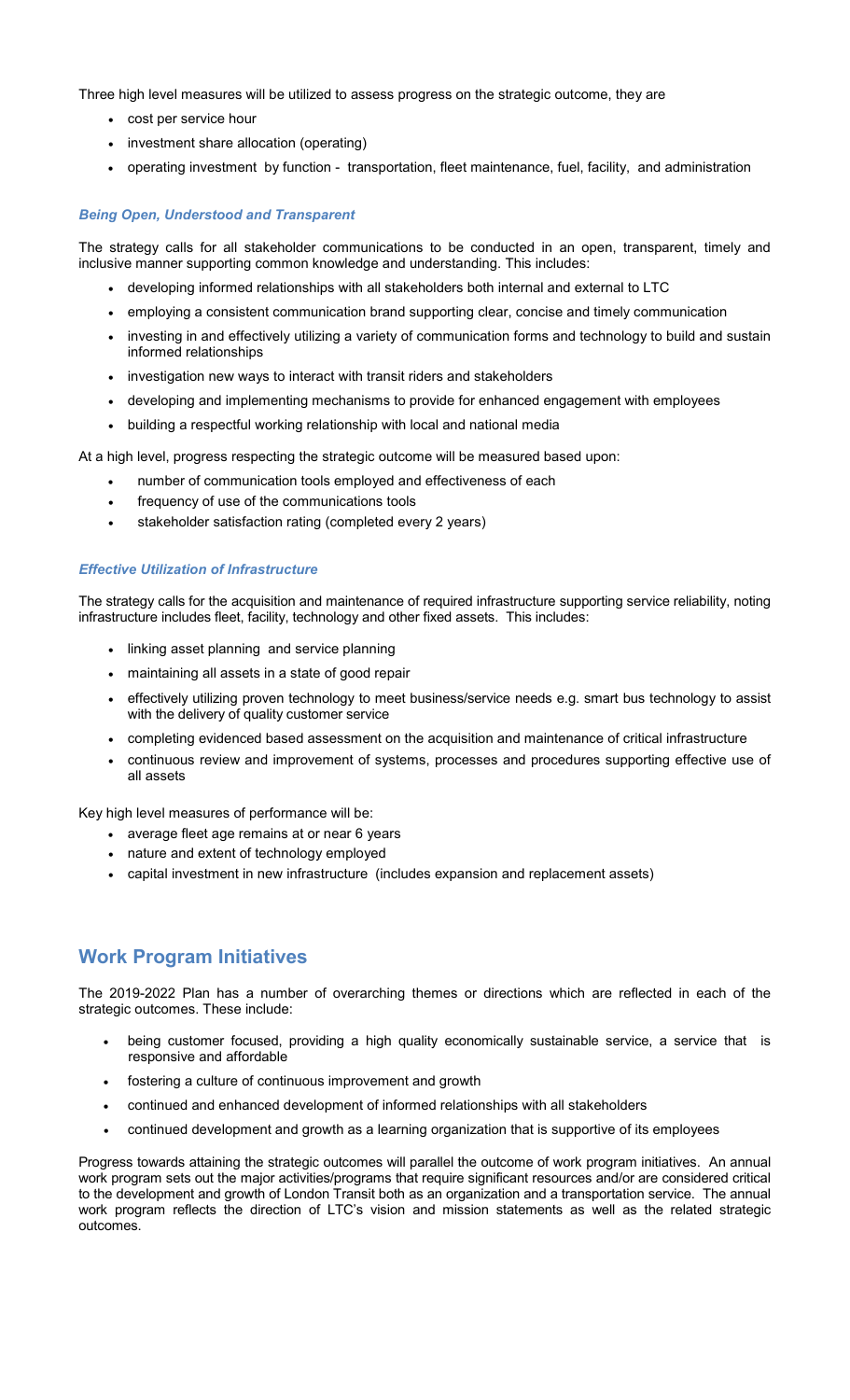The work program initiatives will have a critical impact on the short, medium and long term direction of LTC. Many of the initiatives will be multi-year in nature. The respective initiatives will be prioritized and more detail provided as they are incorporated in the respective annual work programs.

Summary discussion on a number of the overarching initiatives, many of which will carry throughout each of the four year periods is set out below. Outcomes of many of the identified initiatives will generate further work program initiatives.

*Financial Plan* – The formal updating and approval of a new financial plan will take place as part of the next multi-year budget process, scheduled for mid-2019. The updating will include review and update as appropriate of the Commission's Fare Pricing and Media Policy, and amended strategy relating to management and direction of LTC reserves and reserve funds, and the investments levels required from the City in order to continue to grow the service in response to the needs of Londoners.

*Asset Management Plan -* The direction of the current LTC asset management plan has been fundamental to the LTC having no significant infrastructure deficit. The plan direction was identified as a critical priority over the past ten years and as such has resulted in the approximate \$158 million in fixed assets being graded as "very goodfit for the future". The plan will be reviewed and updated as part of the multi-year budget process to ensure identified plan strategies and direction continues to be current and dynamic.

*Migration to Bus Rapid Transit Strategy –* Development and implementation of any BRT corridors approved by Municipal Council will be a multi-year undertaking. Subsequent to approval of funding from all partners, work will begin on completing the required detailed assessments in effort to begin the required construction. In addition, should the implementation of BRT corridors be approved, a branding exercise will be undertaken early in the Business Plan period in order to provide an identity to the new service and begin to build brand awareness and excitement.

*Diverse and Supportive Workplace –* 2017 saw the launch of LTC's mental health strategy which addresses the need for increased attention to the promotion of mental health and resiliency for all employees as well as the prevention of mental illness wherever possible. The strategy focuses on changing LTC's culture, building capacity, and to measure, report and continuously improve. Over the course of this business plan, a custom training program will be delivered to all LTC employees to help build individual resiliency in the face of life challenges. Other measures to be taken toward a more supportive and inclusive workplace include a review of policies and procedures against the strategy and an overall assessment of employee engagement.

*Increased Marketing and Awareness –* The last five year service plan had, as key objectives, to improve the conventional service with a focus on routes experiencing overcrowding and schedule adherence issues as well as to simplify the network, all intended to result in an improved customer experience. The significant investment in service over the past four years and continuing in 2019 have resulted in a more reliable and easier to navigate transit system; however the 2018 Voice of the Customer survey results indicate a different customer perspective. Focus over the term of this Business Plan will be to begin marketing the LTC conventional service with a focus on the value it brings to the community at large. It is expected this effort will include use of corporate social media as well as on-board and shelter posters and may also include advertising on the outside of buses subject to availability.

*Ridership Growth Initiatives –* The Ridership Growth Strategy which was completed in early 2019 includes a number of initiatives with the potential to increase ridership. These initiatives will be prioritized and included in each of the annual work programs over the four year period.

*Organizational Structure Review –* The previous Business Planning period 2015-2018 saw significant investment in on-road service for both the conventional and specialized services. While improving the service on the road remains a priority, it is imperative that the appropriate level of resources is in place to manage and support this growth. A focus early in this plan's horizon will be a review of the administrative and management structure and related resources currently in place to determine whether this needs to be adjusted in order to support both past and planned growth.

*Service Integration –* With the implementation of the new scheduling software complete, a focus in the next business plan horizon will be opportunities for better integration between the conventional and specialized services, and will require a review of a number of the policies and practices currently in place for the specialized service.

*Smart Card System –* 2018 saw the rollout of the stored value component of the smart card system. Currently smart cards can be revalued at both LTC locations as well as eight City of London locations. The key initiatives remaining with this implementation will be to secure agreements with third party vendors to provide for revaluing of smart cards in their locations in an effort to ensure community-wide access, noting the option to revalue online also exists.

*Annual service plans –* Annual service plans will continue to be a major focus over the life of the business plan, building on the improvements over the past four years. Identifying and addressing priorities will continue to be a critical component to both the maintenance and growth of ridership, as will consideration of alternative methods of delivering public transit in difficult to serve areas of the city.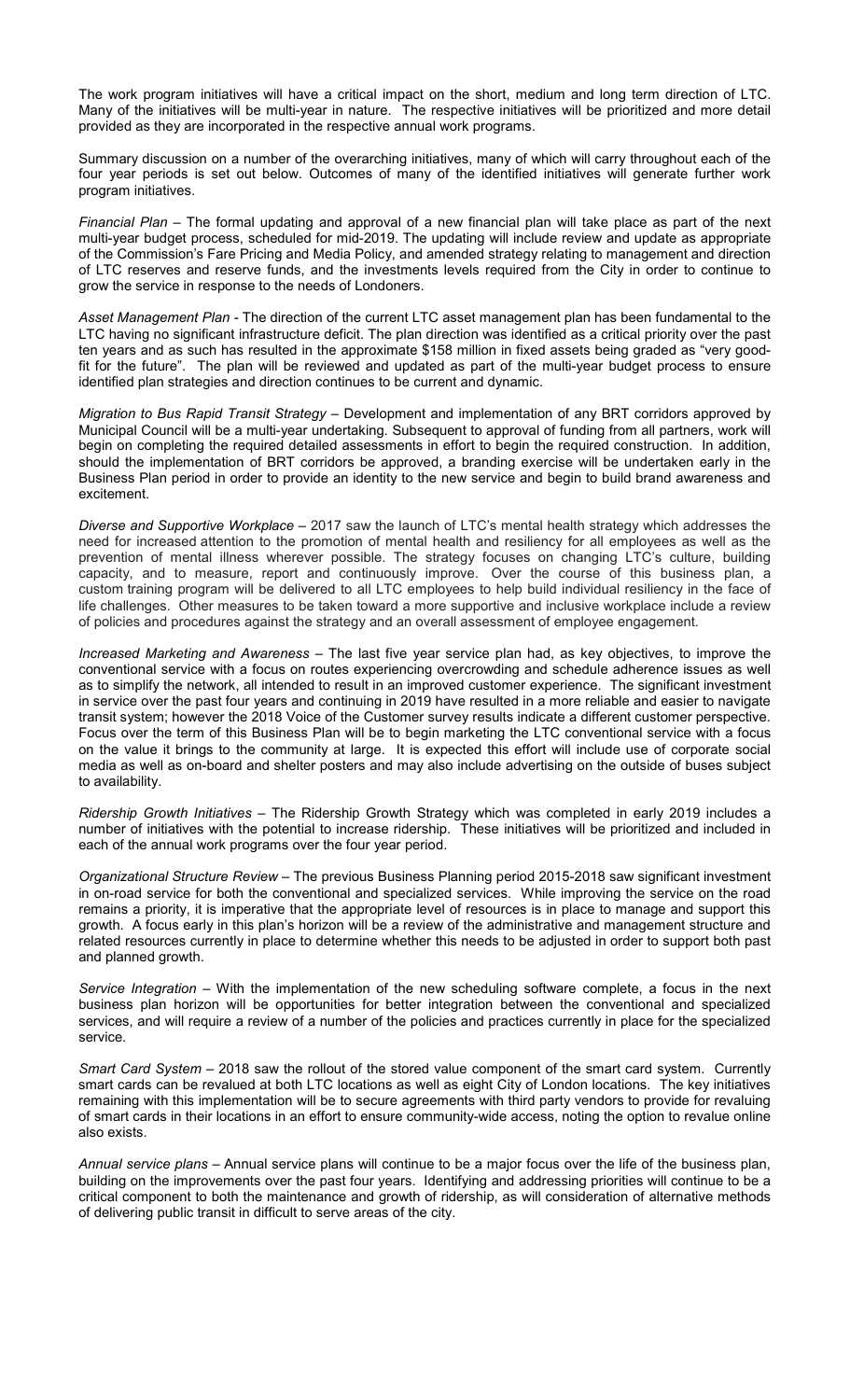*Corporate Communications –* Continuing to strive for open and transparent stakeholder relationships will be a focus in this business planning period. 2018 saw the roll-out of corporate social media accounts which provided a mechanism to reach a specific demographic; however it is recognized that in order to effectively reach all demographics, additional methods and strategies around communications will need to be explored and implemented. Focus during this business planning period will be assessing and implementing new and different ways of engagement both externally (customers and stakeholders) as well as internally (with employees).

*Review and updating of corporate training programs -* London operates in a dynamic, complex and competitive environment. Developing as a learning organization supporting employees being successful in their roles is essential to ensuring business continuity and growth. Enhanced focus will be directed at ensuring new Operators (our largest employment group) have the necessary tools and abilities to perform their jobs in an exceptional manner.

*Process Review Management Initiative* – or PRM process has been essential to rebuilding efforts over successive Business Plan periods. The process ensure systems and processes remain current, dynamic and effective in meeting their objectives. Initial systems/processes subject to PRM include the specialized service area relating to the newly implemented scheduling software, the finance area relating to final smart card rollout, and the assessment of spare fleet ratio and whether it requires adjustment given changes in bus technology.

## **Performance Targets/Expectations**

Performance targets and expectations for conventional and specialized transit are set out in the following series of tables. The targets cover financial (both capital and operating) and operational expectations. The listed indicators will be used to as basis for assessing actual performance and benchmarking performance against London Transit's peer group.

In addition to the indicators set out in the tables more detailed series of performance indicators have been developed assessing a wide range of responsibilities by functional area. The establishment of performance indicators and assessment of same is an integral part of London Transit's performance management program. The program defines where you are, where you're going and where you want to be*.* In other words, performance management is critical to focusing resources, setting direction and aligning decisions and actions with desired strategic outcomes.

**Conventional Transit Services**

| <b>DESCRIPTION</b>                                 | 2019         | 2020       | 2021       | 2022       |
|----------------------------------------------------|--------------|------------|------------|------------|
| Selected service performance indicators            |              |            |            |            |
| Ridership (millions)                               | 24.187       | <b>TBD</b> | <b>TBD</b> | <b>TBD</b> |
| Revenue service hours (millions)                   | 0.661        | <b>TBD</b> | <b>TBD</b> | <b>TBD</b> |
| Rides per capita                                   | 61.0         | <b>TBD</b> | <b>TBD</b> | <b>TBD</b> |
| Rides per revenue service hour                     | 36.6         | <b>TBD</b> | <b>TBD</b> | <b>TBD</b> |
| Revenue service hours per capita                   |              | <b>TBD</b> | <b>TBD</b> | <b>TBD</b> |
| Mean kilometers - service disruptions              | 5,400        | 5,400      | 5,400      | 5,400      |
| Preventable accidents per 1 million kms            | 12.0         | 12.0       | 12.0       | 12.0       |
| Service performance complaints per 100,000 riders  | 6.0          | 5.9        | 5.8        | 5.7        |
| Operator performance complaints per 100,000 riders | 6.0          | 5.9        | 5.8        | 5.7        |
| Operator compliments per 100,000 riders            | 1.1          | 1.1        | 1.1        | 1.1        |
| Selected financial performance indicators          |              |            |            |            |
| Total operating investment (millions)              | 74.688<br>\$ | <b>TBD</b> | <b>TBD</b> | <b>TBD</b> |
| Total operating cost per revenue service hour      | 112.43<br>\$ | <b>TBD</b> | <b>TBD</b> | <b>TBD</b> |
| Total operating cost per ride                      | \$<br>3.08   | <b>TBD</b> | <b>TBD</b> | <b>TBD</b> |
| City investment per ride                           | \$<br>1.13   | <b>TBD</b> | <b>TBD</b> | <b>TBD</b> |
| Source of investment                               |              |            |            |            |
| Passenger, operating and reserves                  | 51.2%        | <b>TBD</b> | <b>TBD</b> | <b>TBD</b> |
| Province of Ontario                                | 12.2%        | <b>TBD</b> | <b>TBD</b> | <b>TBD</b> |
| City of London                                     | 36.6%        | <b>TBD</b> | <b>TBD</b> | <b>TBD</b> |
|                                                    | 100.0%       |            |            |            |
| <b>Investment Allocation</b>                       |              |            |            |            |
| <b>Transportation services</b>                     | 53.8%        | <b>TBD</b> | <b>TBD</b> | <b>TBD</b> |
| Fuel                                               | 11.4%        | <b>TBD</b> | <b>TBD</b> | <b>TBD</b> |
| Vehicle maintenance and servicing                  | 20.5%        | <b>TBD</b> | <b>TBD</b> | <b>TBD</b> |
|                                                    | 85.7%        | <b>TBD</b> | <b>TBD</b> | <b>TBD</b> |
| Facility                                           | 5.1%         | <b>TBD</b> | <b>TBD</b> | TBD        |
| General and administration                         | 7.2%         | <b>TBD</b> | <b>TBD</b> | <b>TBD</b> |
| Other - financial                                  | 2.0%         | <b>TBD</b> | <b>TBD</b> | <b>TBD</b> |
|                                                    | 100.0%       |            |            |            |